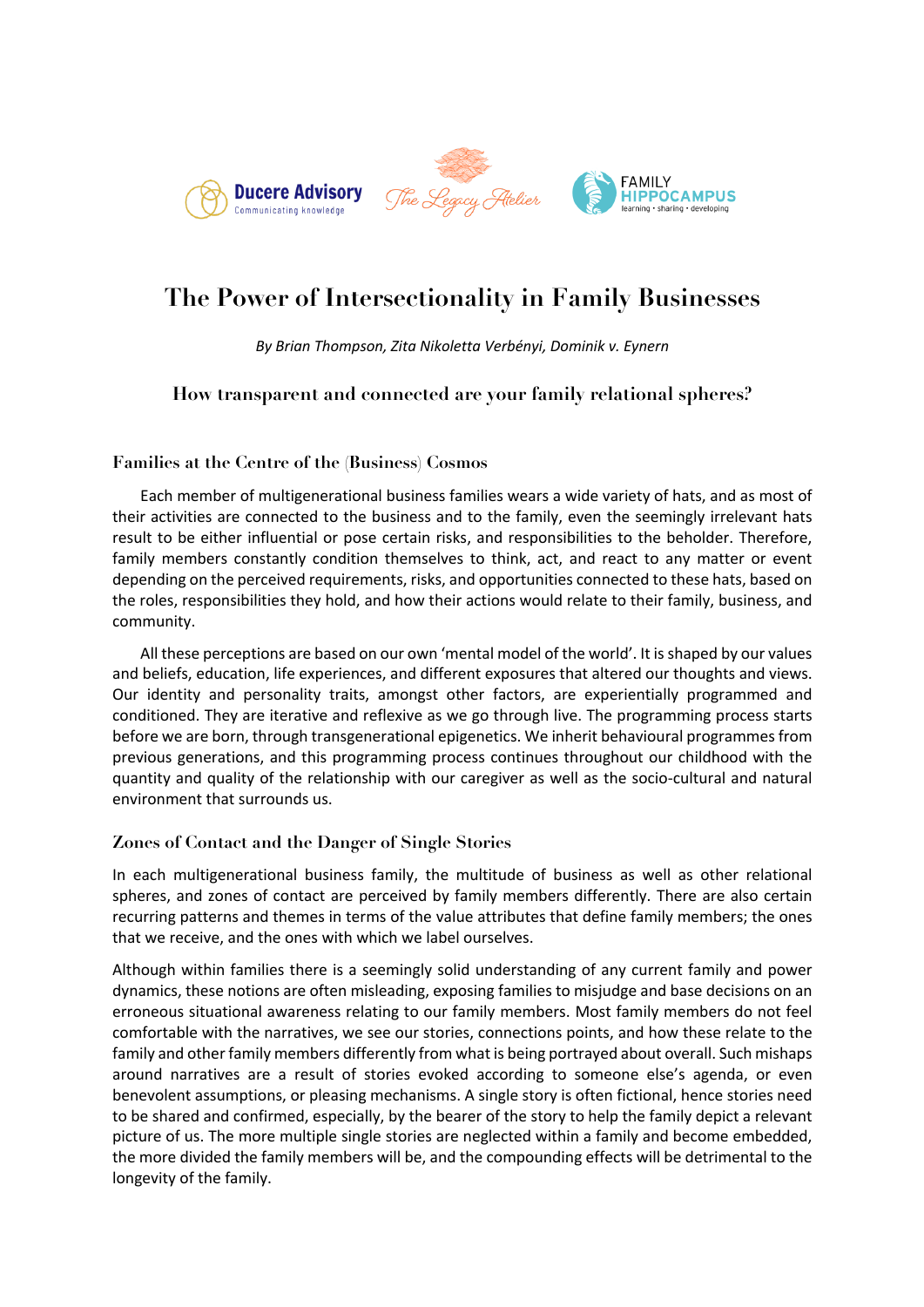Social systems evolve within boundaries given through social norms and social-norm perceptions which make us relatively closed and sensitive to initial conditions or "point of departures". Reinforcing feed-back-loops show the immense dynamic such systems can have which are often described by the analogy of the butterfly effect: a butterfly flapping its wings in Beijing can cause a hurricane in New York after one month. Thus, social systems are prone to chaos into which they can collapse and reemerge after a sometimes-painful phase transition. The various sub-systems influence the supersystem, and reflexively, the super-system influences the sub-systems down to the individual in our cognition, emotions, and behaviours, making social systems complex and dynamic.

As large families are highly complex, how each family member experiences their seat in their family matters greatly. Approaching any types of differentiating factors between family members with an analytical lens may help to understand and enable everyone's meaningful integration. Especially, as some differences may group up and become compounding forces that either propel a family member to reach such an elevated status with which they find hard to cope, or the contrary could also happen, in which case, similar tensions may build up and leave certain family members with an enhanced amount of pressure.

## **Complex vs Complicated Family Matters**

The word complex is often used when describing multigenerational families, however, even scenarios that can be identified or assessed as merely complicated tend to receive the "complex" label. Multi-layered and multi-faceted business family systems hold both complex and complicated elements, the latter can be traced down and solved by close observation and strategy. Complicated situations have easy(ier) solutions than highly complex scenarios in which all parts and vertical and horizontal layers of complexity change rapidly. In this article, we are looking at a couple of complex scenario examples where assessing the differences may lead to balancing these and ease points of tension.

## **An Informal Micro Case:**

- Next Gen A attends private school, border, sporty, wealthy due to family, large social network
- Next Gen B attends local high school, day pupil, no time for sport due to excessive work, small if any social circle due to life commitments
- B feels inferior to A who feels superior to B
- B finds it hard to fit in, keeps quiet, it takes time for B to feel comfortable
- However, B has a broader real-life experience and, as time goes on, they realise to be able to offer a lot to each other, and balance out what kept them apart.

Families are social systems consisting of individuals that are mutually influencing each other, and the family system exhibits behaviour which cannot be explained by the sum of individual behaviours. These patterns of relationships arise from direct and indirect social processes with temporal disconnections in a multi-dimensional space with many re-enforcing and diminishing feed-back loops.

On a macroscopic view, this is the super-system 'business family', on mesoscopic view we can identify sub-systems of families belonging to the business family. On a microscopic view we can see the individuals as systems made of sub-systems like organs, neurons, and cells. Sub-systems can also from systems with other sub-systems creating overlaps.

#### **The Significance of Intersectionality in Family Businesses**

Various differentiating factors and identity markers can create interconnected and overlapping layers of inequality that can cause positive or negative discrimination within the family, and beyond,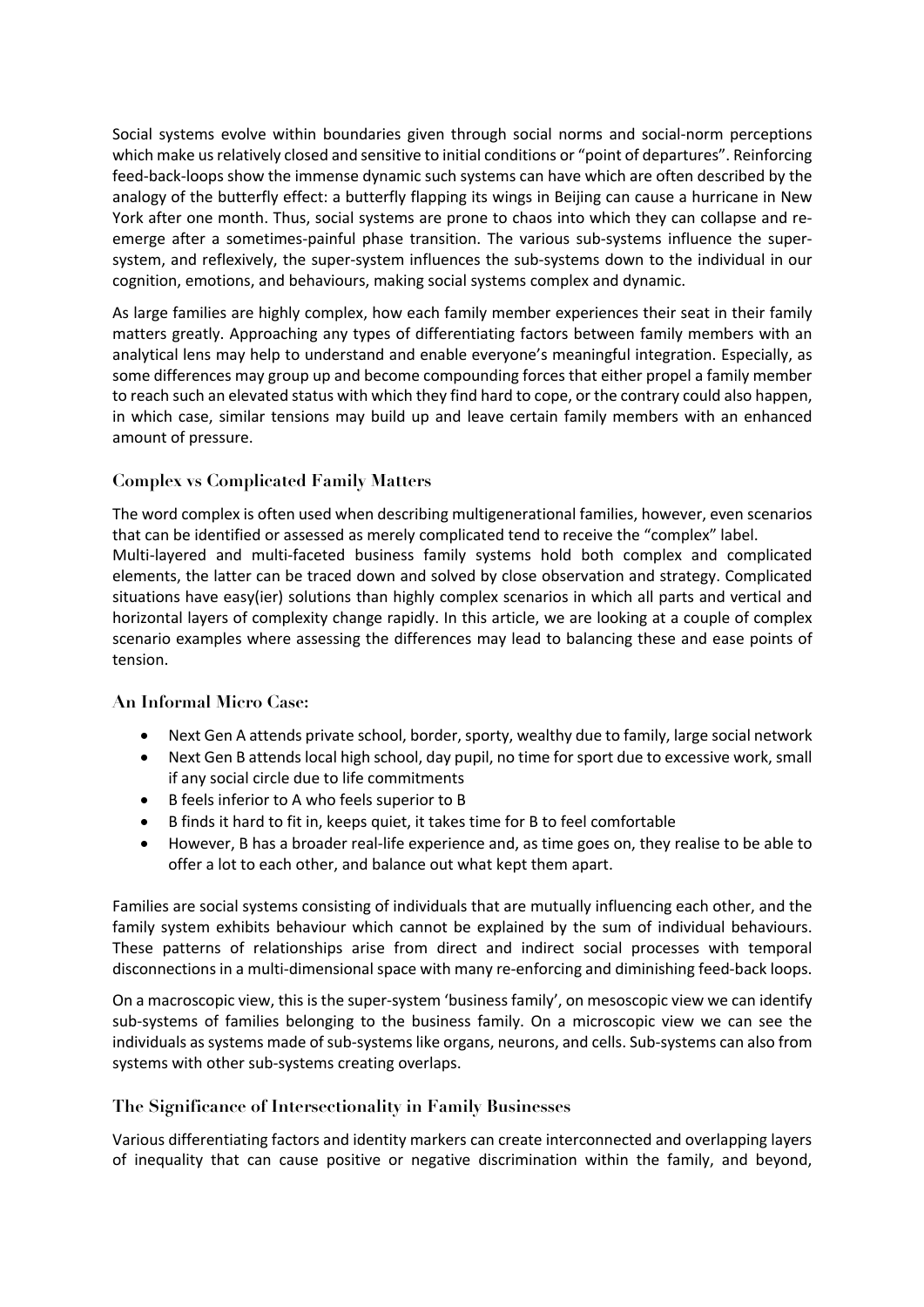especially, if these intersecting differences are intensified due to compounding disadvantage or privilege effects.

Intersectionality is a critical framework that provides us with the mindset and language for examining interconnections and interdependencies between social categories and systems.<sup>[1]</sup>

The term "intersectionality" was first coined in 1989 by Kimberlé Crenshaw to raise awareness on how race, gender, class, and other identity markers overlap or intersect with each other. She aimed at describing the complex discrimination facing black women in the legal system.

To understand the system and intersectionality, we need to understand what makes us bond as individuals.

Our unique mental model is a structure we rely on for fast decision-making and we tend to preserve it as it provides a sense of safety. Often regardless of how useful it may be within the given context. Thus, it can become quite rigid. We look actively for belief-confirming evidence while ignoring or fighting challenging evidence. It's a belief-bubble, describing our subjective, individual mental model of the world.

Person A and person B live in their belief-bubbles. They feel safe and reluctant to venture out from it. However, there is a degree of intersectionality, a slice of common reality in which they create a shared space where they both make sense of the world. The greater the intersectionality, the lower the transaction costs of the social system. Why? Even if they don't entirely share the same perceptions or experiences, they look at their surrounding from a similar angle. The shared angle(s) lower the risk for conflict and the higher the chance of the family to thrive socio-emotionally and financially.

To understand more about the super-system and any sub-systems, and the layers of intersectionality, it is important to start mapping out the individuals involved. How we relate to one another, before we would start shifting and nudging the system for more integration (i.e., increasing intersectionality in terms of quantity and quality) and a more useful trajectory of the system's evolution.

#### **Case Study 1 – The Compounding Family Divide**

A family business is owned equally by the second generation of six siblings. One is CEO, two others are directors. The other three have their own careers. The three within the business have been in the business since a young age, learning the craft from their father, and forging a career. This is the only life they know. They had a good relationship with their father but it wasn't a loving human bond, it more of a business relationship. Their interaction with the mother stayed minimal. The other three siblings have lived their life outside of the business. They experienced the world and received love from their mother with whom they have had a close bond. However, their relationship with their father felt as if it were a "chequebook" love; he showed his affection by giving them money. Now that the parents are no longer around, there are two very different groups of individuals that are in business and in the family together. Decisions need to be made. Personalities are clashing, people's perceptions of others and themselves are getting in the way, life experiences are influencing people, those in the business are deciding with their business brain, those outside are making decisions with their heart. How can it work? By engaging and finding out how to bring the opposites together. This will lead us to create invaluable benefits for the individuals, as well as for the whole family.

#### **Mapping the Family & Stakeholder Landscape**

**1.** The family matriarch. The eldest in the family. Has never worked in the business. Was always at home with her mother helping with the smaller children before becoming a nurse and travelling for several years throughout poorer regions of the world helping those less well off.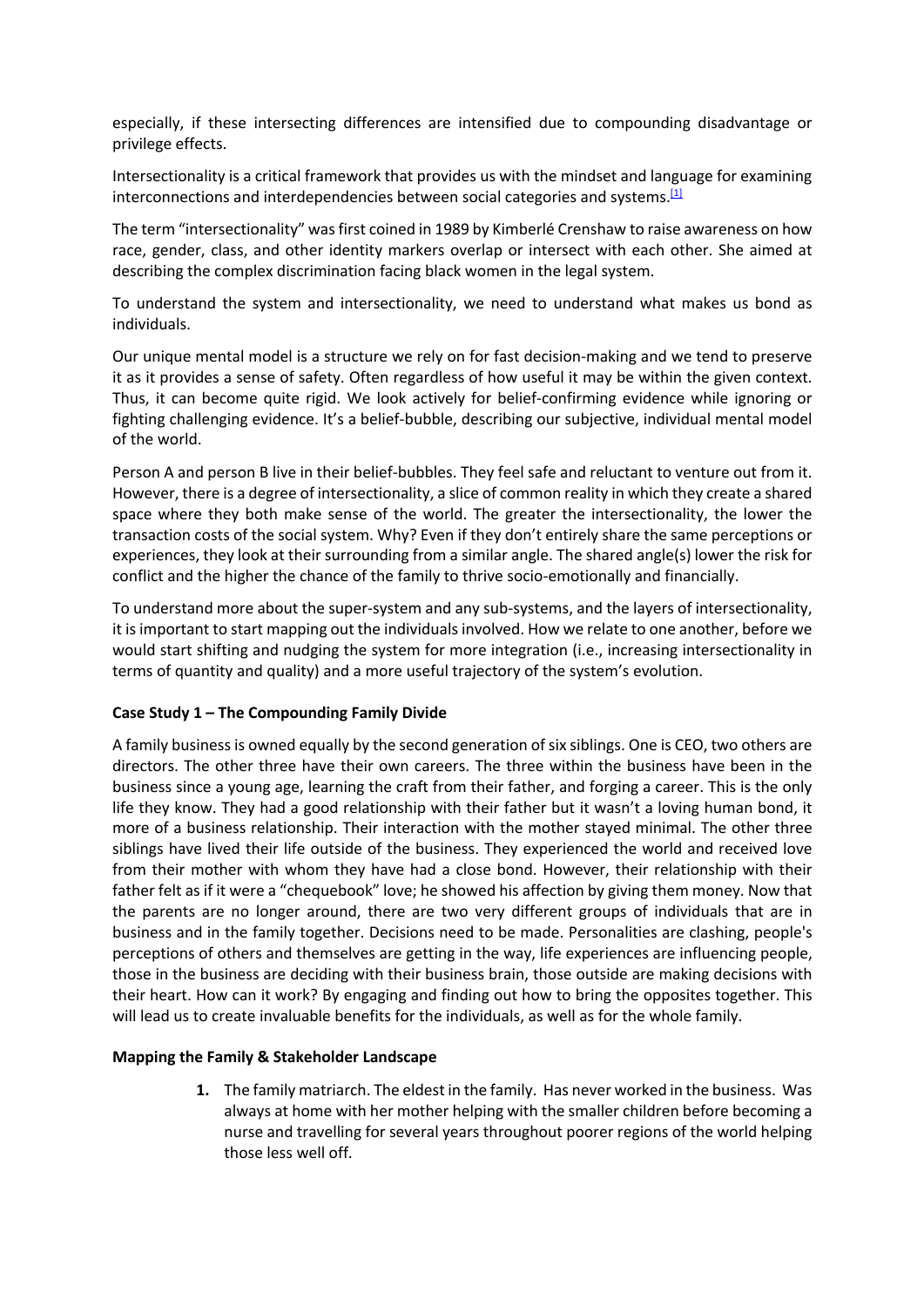- **2.** Company CEO. Started work in the business whilst still in school. Has never worked anywhere else. Second child in the family. Main interests outside of work are groups where like-minded individuals discuss business.
- **3.** Director working in the company. Spent two years outside of the family business in a similar environment. Plays five aside football in his down time, the third child.
- **4.** Director working in the company. Fourth child in the family. After work spends time volunteering at her own children's extracurricular activities.
- **5.** Enjoys the world and works as an outdoor activity instructor for young people with learning difficulties who do not fit into normal schools, a difficult and hostile environment.
- **6.** The baby of the family. Still partying. Being the youngest has felt it the most since the passing of the parents. Has been a rebel, spent a period of time outside the family making his own way.

## **The Analysis**

Six very unique individuals with a few key commonalities; their family business and that they are all parents.

- A quick glance at everyone and what they share:
	- **1.** S Has a big heart, uses it in her decision-making. Driven by empathy for those around her, she is caring. A family leader.
	- **2.** C A business leader, a networker, one who is extremely knowledgeable about the business.
	- **3.** B A bit more worldly than other directors as has spent time in a non-family enterprise. A team player, possibly more open to suggestions.
	- **4.** E A female perspective on the board. Likes to give back, gets young people
	- **5.** D A very human individual and leader of humans. Understands conflict and has experience in dealing with it. Patient, a listener.
	- **6.** N Understands the real world. Understands the pain that can come from losing family so will want to preserve what is there.

# **The Solution - The Anatomy of Family Influencing and Confluencing**

You have been briefly introduced to six individuals from one family, and they all are very different. Many would leave the case to make it work due to the lack of commonality. How could the family make it work? Here are the reasons:

Two of the family members, C & E, want to sell, they focus on the money that they would receive. N steps in straight away, feels that it's about family, his parents' legacy. S agrees. She has the empathy and understanding of others feelings. Straight away, we have two against two, we have a conflict. Luckily, D is there, sees this and knows how to manage it safely. Everyone's strengths and personal views have come out and been listened to. They have not agreed whether to sell or keep the business, however, most importantly, they have managed to keep the family together in harmonious terms.

Nothing in this story is easy, it meant hard work for everyone to get to this point. It involved each individual doing the work on themselves with the right facilitators to find out who they are, assessing their strengths and weaknesses, embracing these, and sharing the learning openly with the rest of the family. Once they have gotten it right, they have created a more stable, understanding, happy family with a system to carry on into the future. They managed to bring the family together.

## **Intersectionality on a Mesoscopic Level**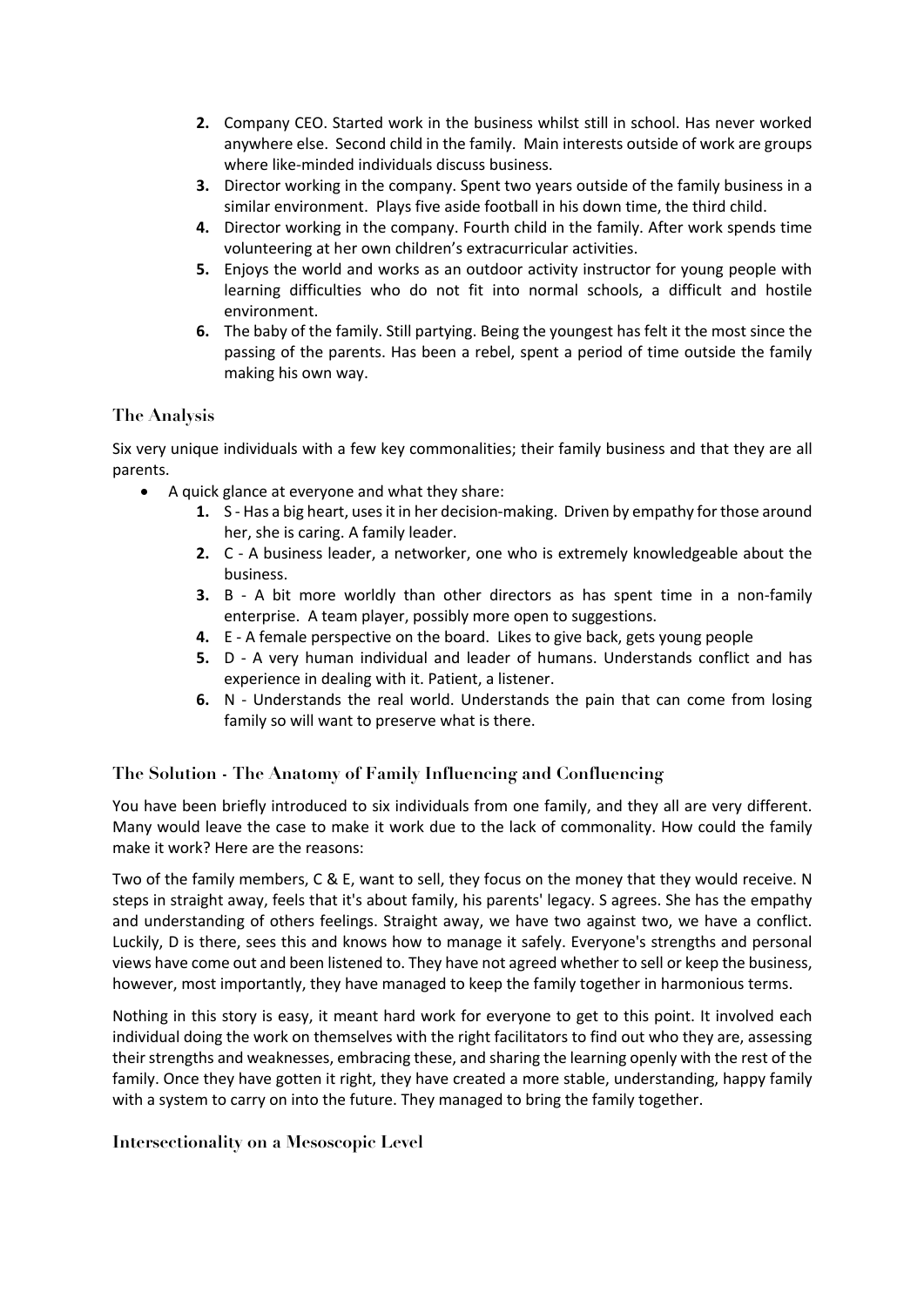The previous part demonstrated that intersectionality strongly depends on our mental model of the world. In the following section, we will investigate differences on a sub-system level, i.e., where individuals may find common ground due to greater intersections with their mental models of the world versus other sub-systems, where the intersection is rather small. Sometimes, two sub-systems create a new sub-system as the individuals undertake efforts to increase the area intersectionality of mental models of the world in specific contexts.

# **Case Study 2 – The Intersection of 3 Belief-Bubbles**

For instance, in a family there are three generational sub-systems with various belief-bubbles and intersectionality. Belief-bubbles can also be seen as being subjects to intersectionality. The third generation has a portion corresponding to a 'tribal organisation', where a single figure leads the pack, act as very dominant with a large portion of 'conformism', a feudal structure where the leading figure is the patriarch with deputies and executioners. The best way to survive in such a benign dictatorship is not only to follow, but to comply, as well as staying grateful, and humble.

There is a strong endowment which is unconditionally mandatory for every family member. Economic realities, such as business performance in relation to the associated risks, are subjugated to this endowment and voicing any concerns is frowned upon by the upper echelons.

# **Mapping the Family & Stakeholder Landscape**

The fourth generation already intersects more with the pluralistic belief bubble, which is conflicting the conformist-belief bubble within the individual, which results in an inner conflict. On the other hand, it meets the resistance of the third generation. Over time, the quantity and quality of the intersectional area with the pluralistic bubble increases, also thanks to the increased experiences from academic education and professional careers.

Moreover, a new belief-bubble emerges and again, the quantity and quality of intersectionality increases over time. The 'economic reality', meritocracy, and the relation between business performance and risk all matter. Key performance indicators are essential and the management and board of the non-executive directors must be challenged as logical consequence of the endowment. Again, this intersection between the belief-bubbles 'pluralistic' and 'economic reality' are in stark contrast to the 'conformist', which is a balancing force in this dynamic intersectionality.

The fifth generation does not have the 'conformist' conditioning and belief-bubble as they already grew up in a 'pluralistic' belief-bubble which they adopted, together with the 'economic reality' beliefbubble. In addition, they created the 'purpose' belief-bubble, i.e., commercial activities must make sense beyond the immediate goal to make money. Non-financial objectives like social impact and fighting climate change are more important. Thus, the belief-bubble of the fifth generation is the intersection of three belief-bubbles: pluralistic, economic reality, and purpose.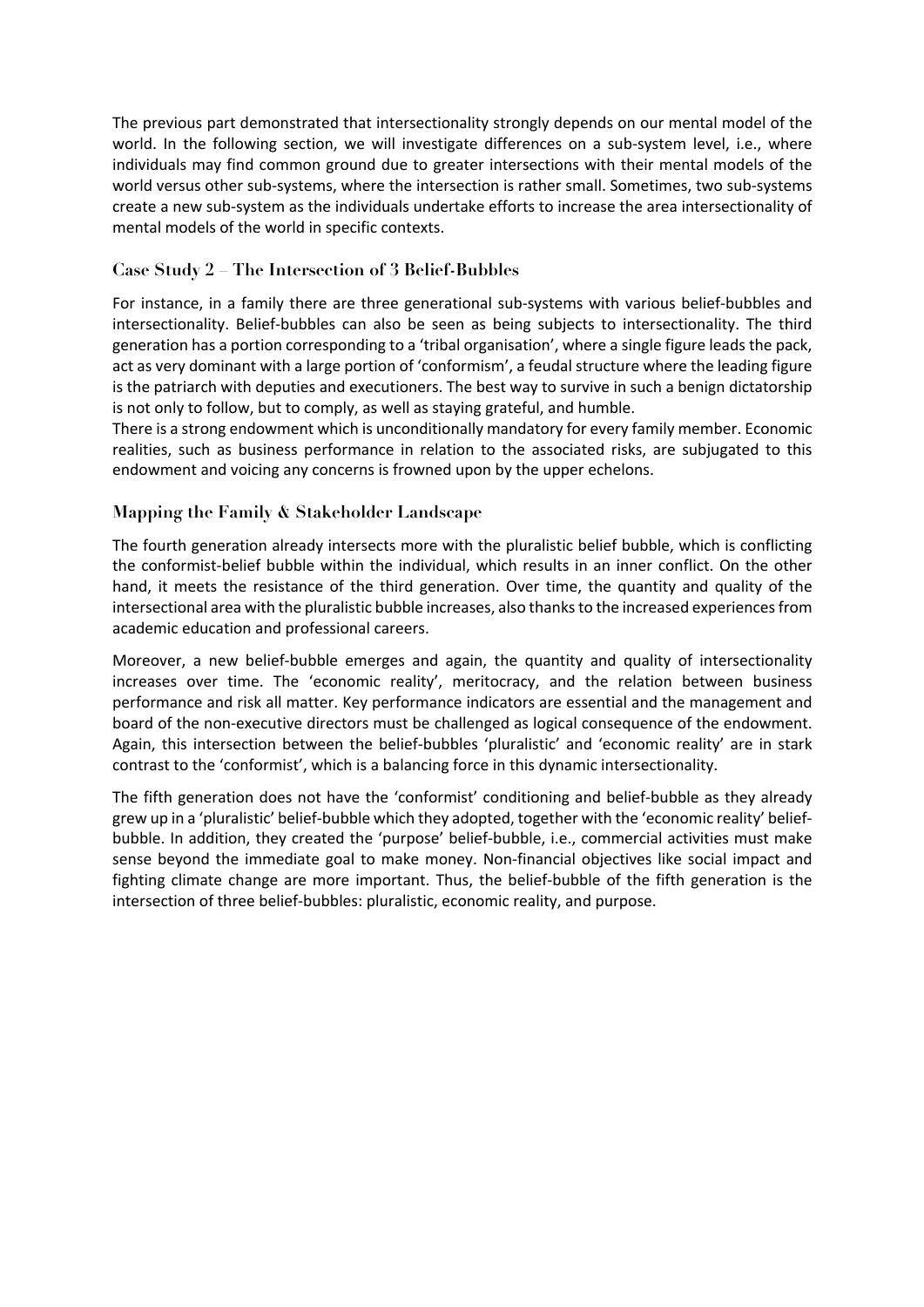## **The Analysis**

The various belief-bubble constructs show well, when the 3 generations go to a museum to look at a picture and share their interpretation of the painting, the '12-year-old Jesus Teaching at the Temple of Anagoria by Mazzolini' based on Luke's gospel 2-41:



No one knew this painting, neither the artist nor the title of the artwork. The representative of the third generation was adamant, that it was Jesus who gracefully extended his hand and all others hailed and worshiped him with eternal gratitude, and without reflection.

Representatives from the fourth and fifth generation perceived the painting differently. They saw multiple wise men discussing, being critical, and reflective of whether who's sitting on the throne is the messiah or not. While others are less critical, accepting that he is whomever he says he is, others are even fully convinced. The representatives of the third generation was shocked at the interpretation of the fourth and fifth generation, judging their critical stand, and deeming discussions as evil and ungrateful, failing to take a different perspective or even being interested how the fourth and fifth generation came to their conclusions. Thus, the representative of the third generation gave evidence of her being trapped in the intersectional belief-bubble consisting of 'tribal' and 'conformist', the representatives of the fourth and fifth generation demonstrated their belief-bubble we called 'pluralistic'. It is conceivable that this belief-bubble disjunction is prone to conflict unless reconciled.

## **The Solution – Achieving Synchronicity**

All these belief-bubbles and their intersections arose from a complex self-organising process and emerged in a socio-temporal space. This process is iterative, reflexive, and dialectic, as internal processes are influenced by the social environment, and the internal processes influence the social environment. Hence, we can say that, we are an 'homo duplex' creating intersectionality that is a dynamic, complex system, and over time, new intersections emerge from fourth and fifth generation with the purpose of changing the trajectory of the evolution regarding business governance and thus, sustainable business performance. This process is influenced by various degrees of disjunction and conjunction with belief-bubbles of the third generation as every generation invests in the integrity of their belief-bubble structures.

New intersections are the result of transitional phases, which can be turbulent and chaotic at times, however, necessary for the evolution of the system. Preserving the status quo is desirable and insinuates safety. It is also illusory, though, as the environment keeps changing. Targeted interventions on intersectionality can increase the flexibility and plasticity of a social system. Actively